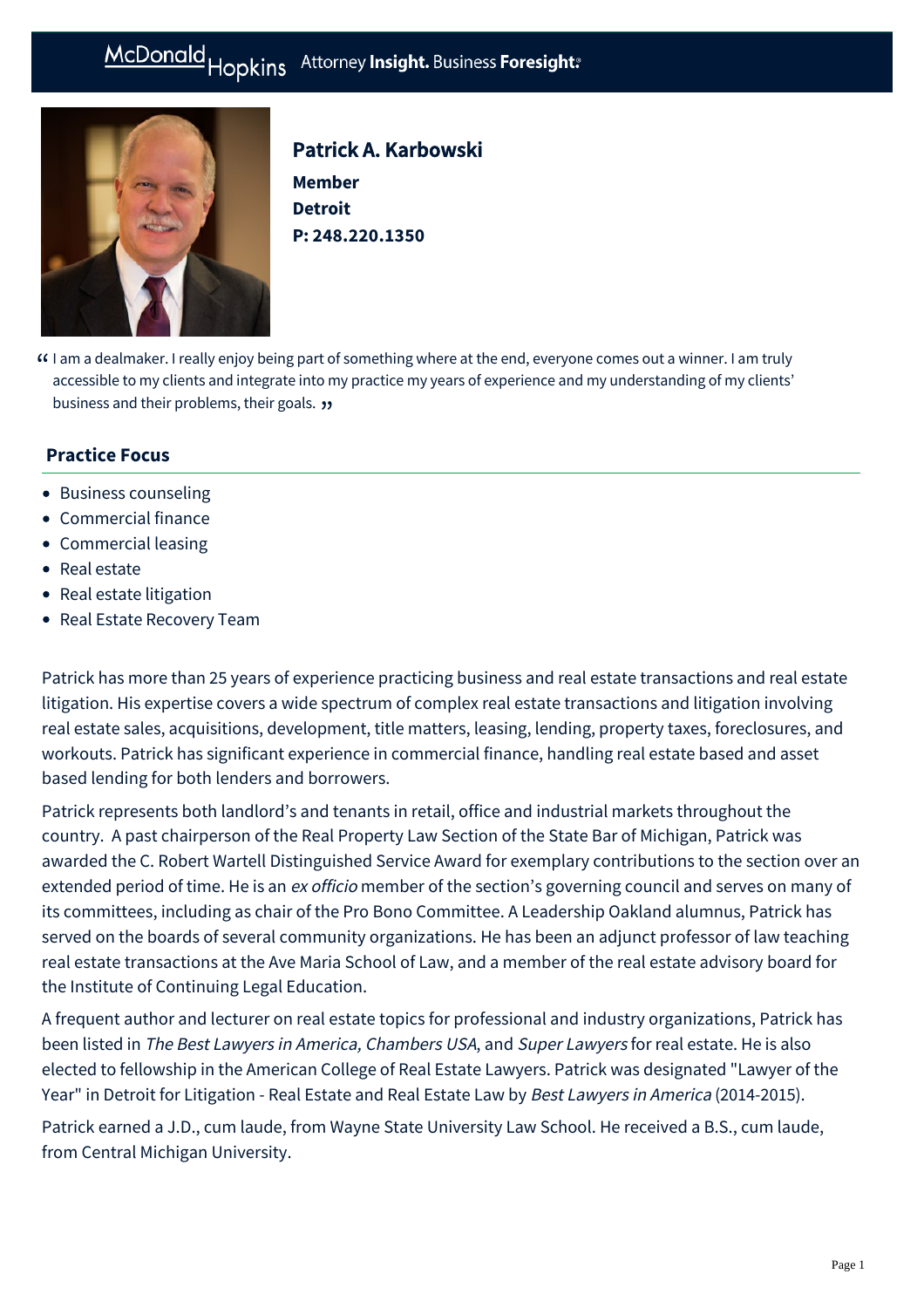#### **[Representative Cases/Matters](#page-1-0)**

- <span id="page-1-0"></span>Served as lead counsel in connection with the acquisition of multiple parcels of land, obtaining numerous government grants and tax incentives and the drafting and negotiating construction contracts for an advanced lithium ion battery manufacturing facility
- Lead trial counsel and co-counsel on appeal in riparian rights case; Holton v. Ward, 303 Mich. App. 718; 847 N.W. 2d 1 (2014)
- Negotiated the acquisition of a 230,000 square foot industrial facility on behalf of a major Chinese purchaser
- Sale of all U.S. real estate assets for a major international manufacturer: represented seller in all legal aspects of sale
- Negotiated the acquisition of a 150,000 square foot industrial facility on behalf of the purchaser
- Represented 112,000 square foot corporate office and R&D complex; represented foreign purchaser in all aspects of transaction
- Prevailed on Motion for Summary Disposition (and subsequent appeal) on behalf of an anchor tenant in a shopping center, and against the landlord who claimed wrongful termination of the lease
- Represented hotel owner to bid in and purchased all hard assets of bankrupt onsite restaurant and obtained a full release from lease
- Negotiated numerous lease transactions for national and international locations
- Represented national manufacturer and distributor on real estate loan involving multiple properties
- Litigated lease disputes on behalf of tenants concerning operating expenses in connection with lease audits
- Assisted Sellers with on-line real estate auction of commercial property

# **Admissions - State**

• Michigan

# **Education**

- Wayne State University Law School
- Central Michigan University

# **Honors and Awards**

- Named leader in Michigan Real Estate Chambers USA (2011-2015)
- Selected for inclusion in Michigan Super Lawyers (2013-2021)
- Named one of the Best Lawyers in America (2011-2019, 2021-2022)
- Designated "Lawyer of the Year" in Detroit for Litigation Real Estate and Real Estate Law by Best Lawyers in America (2014-2015)
- Elected to Fellowship, [American College of Real Estate Lawyers](http://www.acrel.org/DrawContacts.aspx?MemberID=1505&ContactID=14092&PageID=8)
- DBusiness Top Lawyers in Metro Detroit
	- Land Use and Zoning Law (2011-2013)
	- $\circ$  Real Estate Law (2013)
- C. Robert Wartell Distinguished Service Award, State Bar of Michigan Real Property Law Section (2012)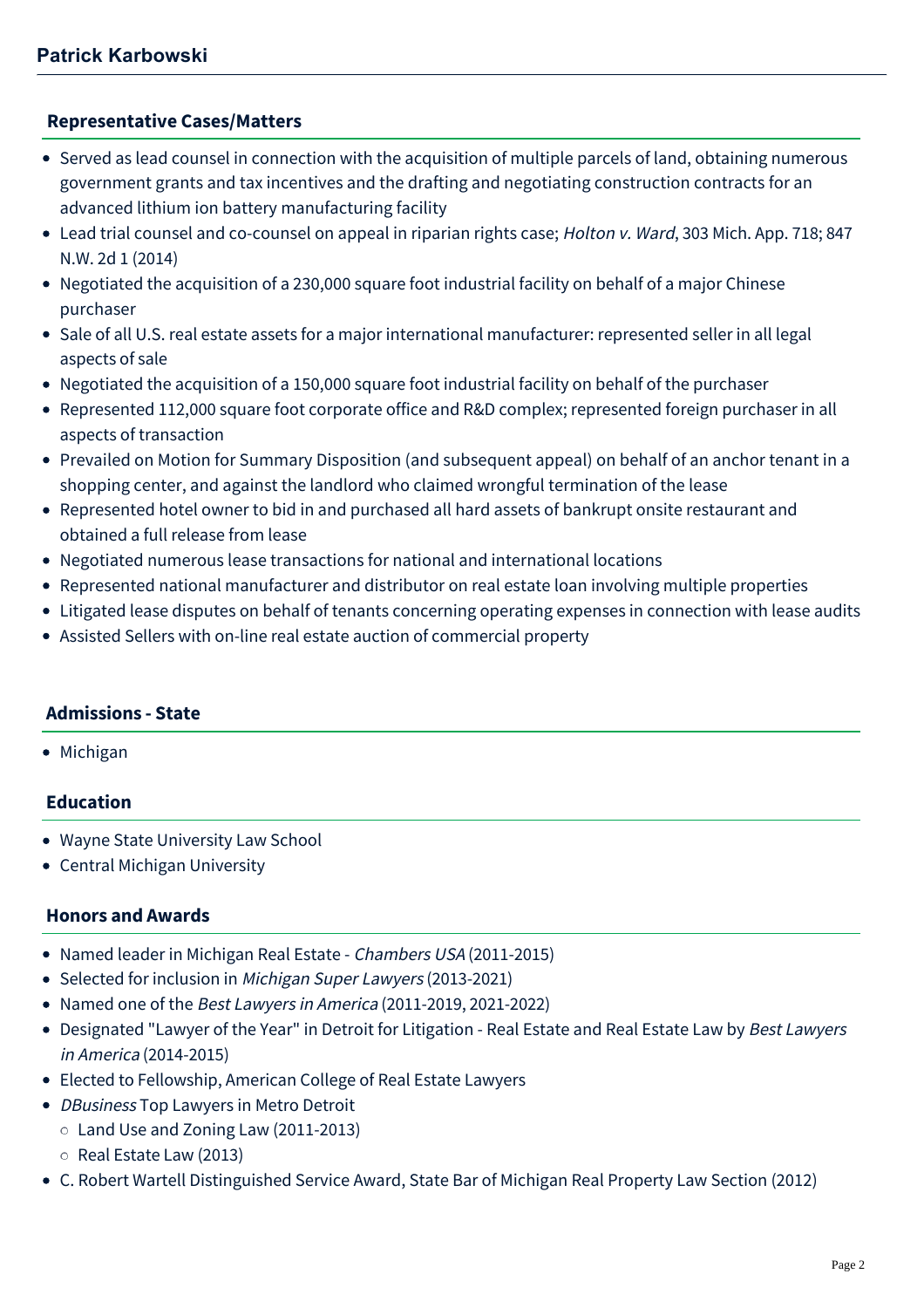#### **Public Service and Volunteerism**

- Ave Maria School of Law, Adjunct Professor
- Habitat for Humanity of Oakland County, Board of Directors (Past Member)
- Christian Leadership Academy, Board of Directors (Past Member)
- Crossroads Pregnancy Center, Inc., Advisory Board Member
- Leadership Oakland Alumnus (LOX)
- Christ Community Church (Rochester, MI), Music Ministry (Past Director)

#### **Alerts**

- [Business interruption insurance claims: A potential source of funds for landlords and tenants](https://mcdonaldhopkins.com/Insights/April-2020/Business-interruption-insurance-option-for-tenants)
- [CARES Act tax issues for real estate](https://mcdonaldhopkins.com/Insights/April-2020/CARES-Act-tax-issues-for-real-estate)
- [Eviction and foreclosure moratoriums](https://mcdonaldhopkins.com/Insights/April-2020/Eviction-and-foreclosure-moratoriums)
- [Fed provides lifeline with Main Street Loans for landlords](https://mcdonaldhopkins.com/Insights/April-2020/Fed-provides-lifeline-with-Main-Street-Loans-for-l)
- [CARES Act: An early analysis of the historic Coronavirus Aid, Relief and Economic Security Act](https://mcdonaldhopkins.com/Insights/March-2020/CARES-ACT-overview)
- [4 FAQs about the end of LIBOR](https://mcdonaldhopkins.com/Insights/October-2017/4-FAQs-about-the-end-of-LIBOR)

#### **Blog Posts**

- [Force Majeure lease provisions before and after the coronavirus \(Covid-19\)](https://mcdonaldhopkins.com/Insights/March-2020/Force-Majeure-lease-provisions-before-and-after-th)
- [Update on the abolishment of dower in Michigan](https://mcdonaldhopkins.com/Insights/August-2017/Update-on-the-abolishment-of-dower-in-Michigan)
- [Hold-over clauses in commercial leases: Who cares? That depends](https://mcdonaldhopkins.com/Insights/March-2017/Hold-over-clauses-in-commercial-leases-Who-cares-T)
- [The ancient right of dower abolished in Michigan](https://mcdonaldhopkins.com/Insights/January-2017/The-ancient-right-of-dower-abolished-in-Michigan)
- [Buying and selling commercial real estate: The auction option](https://mcdonaldhopkins.com/Insights/February-2016/Buying-and-selling-commercial-real-estate-The-auc)
- [The "new" Michigan Personal Property Tax exemption the clock is ticking](https://mcdonaldhopkins.com/Insights/November-2015/The-new-Michigan-Personal-Property-Tax-exemption)
- [Seller Beware! Selling commercial real estate and the hidden Phase I PSA trap](https://mcdonaldhopkins.com/Insights/October-2015/Seller-Beware!-Selling-commercial-real-estate-and)
- [The Land Contract: Reports of its Death After Dodd-Frank Were Greatly Exaggerated](https://mcdonaldhopkins.com/Insights/April-2015/The-Land-Contract-Reports-of-its-Death-After-Dodd)
- [Michigan Real Estate Disputes: Which way is the possession arrow pointing?](https://mcdonaldhopkins.com/Insights/Febrary-2015/Michigan-Real-Estate-Disputes-Which-way-is-the-po)
- [Oakland County, Michigan Real Estate Market: It's getting better all the time!](https://mcdonaldhopkins.com/Insights/Febrary-2015/Oakland-County,-Michigan-Real-Estate-Market-It-s)

#### **News**

- [50 McDonald Hopkins attorneys recognized in The Best Lawyers](https://mcdonaldhopkins.com/Insights/August-2021/50-McDonald-Hopkins-attorneys-recognized-in-The-Be)
- [McDonald Hopkins attorneys selected to 2021 Michigan Super Lawyers and Rising Stars Lists](https://mcdonaldhopkins.com/Insights/August-2021/McDonald-Hopkins-attorneys-selected-to-2021-Michig)
- [Nine McDonald Hopkins attorneys recognized as Michigan Super Lawyers and Rising Stars](https://mcdonaldhopkins.com/Insights/September-2020/Nine-McDonald-Hopkins-attorneys-recognized-as-Mich)
- [Lawyer of the Year honorees Riley and Welin among 42 McDonald Hopkins attorneys recognized as 2021](https://mcdonaldhopkins.com/Insights/August-2020/Lawyer-of-the-Year-honorees-Riley-and-Welin-among) Best Lawyers
- 41 attorneys from McDonald Hopkins recognized as 2020 Best Lawyers<sup>®</sup>
- ["Plaza with Newark Walmart up for auction"](https://mcdonaldhopkins.com/Insights/March-2018/Plaza-with-Newark-Walmart-up-for-auction)
- [Eleven attorneys at McDonald Hopkins honored as Michigan Super Lawyers and Rising Stars](https://mcdonaldhopkins.com/Insights/September-2017/Eleven-attorneys-at-McDonald-Hopkins-honored-a-(1))
- [35 attorneys at McDonald Hopkins selected for inclusion in Best Lawyers® 2018](https://mcdonaldhopkins.com/Insights/August-2017/35-attorneys-at-McDonald-Hopkins-selected-for-incl)
- [39 attorneys at McDonald Hopkins selected for inclusion in Best Lawyers 2017](https://mcdonaldhopkins.com/Insights/August-2016/39-attorneys-at-McDonald-Hopkins-selected-for-incl)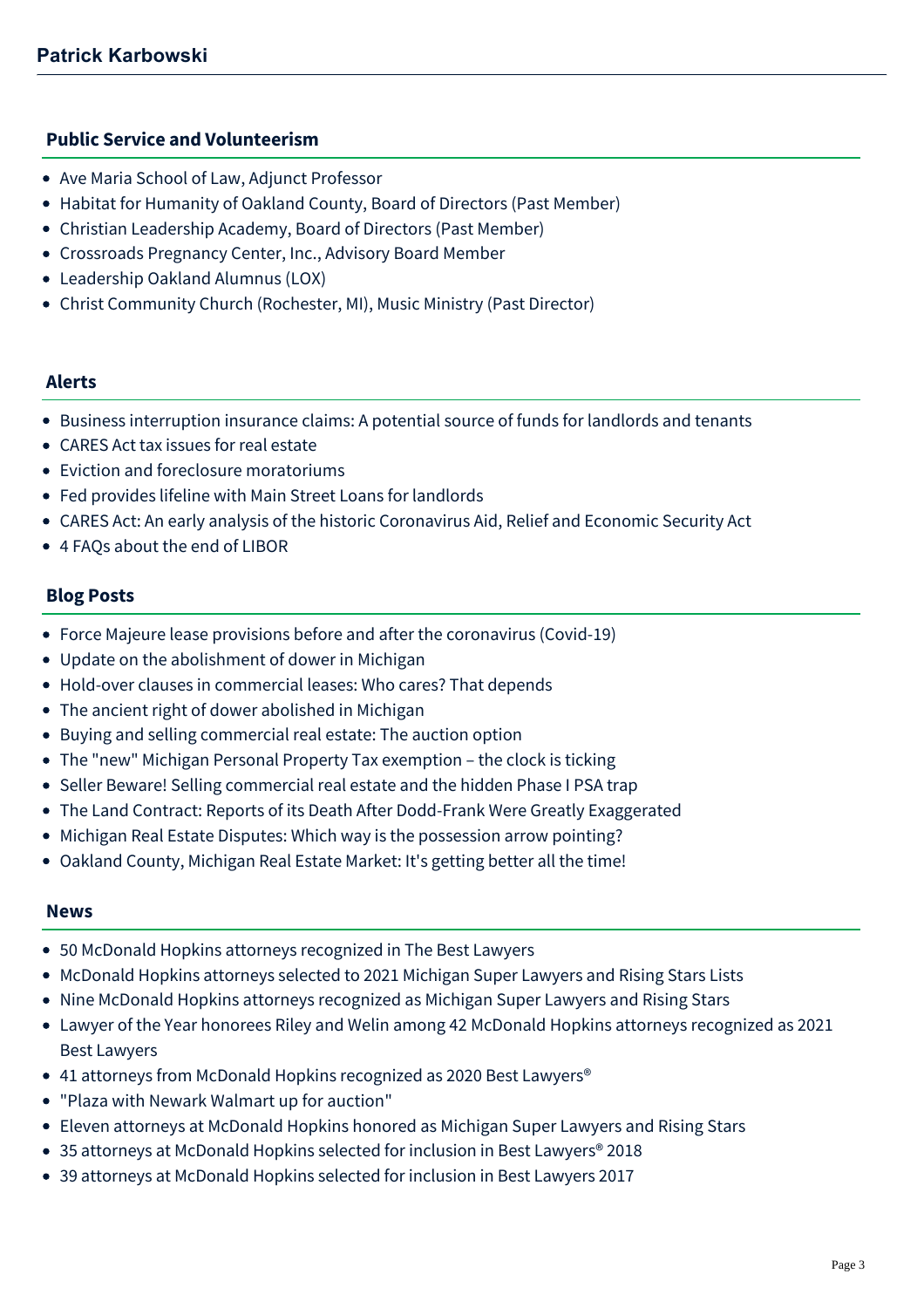- [Twelve attorneys at McDonald Hopkins honored as Michigan Super Lawyers and Rising Stars](https://mcdonaldhopkins.com/Insights/September-2015/Twelve-attorneys-at-McDonald-Hopkins-honored-as-Mi)
- [41 attorneys at McDonald Hopkins selected for inclusion in Best Lawyers® 2016](https://mcdonaldhopkins.com/Insights/August-2015/33-attorneys-at-McDonald-Hopkins-selected-for-incl)
- [Seven McDonald Hopkins Attorneys Recognized by Chambers USA 2015](https://mcdonaldhopkins.com/Insights/May-2015/Seven-McDonald-Hopkins-Attorneys-Recognized-by-Cha)

# **External Publications**

- Co-Author, "Stop Gap: Michigan's Recording Laws Conformed to Practice," Michigan Real Property Review, Vol. 36, No. 2 (Summer 2009)
- Co-Author, "Michigan Residential Real Estate Transactions," Institute of Continuing Legal Education, Ann Arbor, Michigan
- Case Comments, Michigan Real Property Review, Vol. 32, No. 3 (Fall 2005)
- Case Comments, Michigan Real Property Review, Vol. 32, No. 2 (Summer 2005)
- Case Comments, Michigan Real Property Review, Vol. 32, No. 1 (Spring 2005)
- Case Comments, Michigan Real Property Review, Vol. 31, No. 4 (Winter 2004)
- "In Re Forty Acres—Judicial Interpretation of the Michigan Superpriority Environmental Lien Statute Poses New Problems," Michigan Real Property Review, Vol. 26, No. 1 (Spring 1999)
- "Unearthing the State's 'Hidden Priority' Environmental Lien," Michigan Real Property Review, Vol. 24, No. 1 (Spring 1997)
- "Annual Survey of the Michigan Law of Real Property," 37 Wayne Law Review 2B, 1991
- "Annual Survey of the Michigan Law of Real Property," 36 Wayne Law Review 2, 1990
- "The Free Exercise Clause and Unemployment Compensation For Religious Converts," 33 Wayne Law Review 159, 1986

#### **Events**

- [Real Estate Reboot: The COVID-19 Crisis and Beyond | Wednesday, April 22, 2020](https://mcdonaldhopkins.com/Events/2020/Real-Estate-Reboot-The-COVID-19-Crisis-and-Beyond)
- [For the Love of Retail Real Estate: Embracing Change and Adapting for Success | Thursday, February 14,](https://mcdonaldhopkins.com/Events/2019/For-the-Love-of-Retail-Real-Estate-Embracing-Chang) 2019

#### **Speaking Engagements**

- "[On-Line Auctions of Commercial Real Estate: To Bid or Not to Bid Is That the Question](https://www.youtube.com/watch?v=n4LKlNILzcQ&list=PLjxOTw6HpF02zRsUuF2rmTnhvZ2CdTyCj&index=2&t=0s)?" Real Property Law Section of the State Bar of Michigan, Summer Conference, July, 2019
- "Lease in Default? Best Practices Before and After the Default" International Council of Shopping Centers, Annual Conference (Michigan CE), February 2019.
- "Traps in Your Contract: How Rules of Construction Can Make or Break Your Deal." International Council of Shopping Centers, Annual Conference (Michigan CE), February 2018
- "Decoding Operating Expenses: Maintenance, Tax and Insurance Charges in Commercial Leases." Real Property Law Section of the State Bar of Michigan, Summer Conference, July, 2017
- "Purchase Agreements Comparison of the Florida FAR/BAR Form Purchase Agreement and Common Michigan Purchase Agreement Provisions." Real Property Law Section of the State Bar of Michigan, Winter Conference, March, 2017
- "Owner's, Manager's and Tenant's Roles in Avoiding and Effecting Evictions," International Council of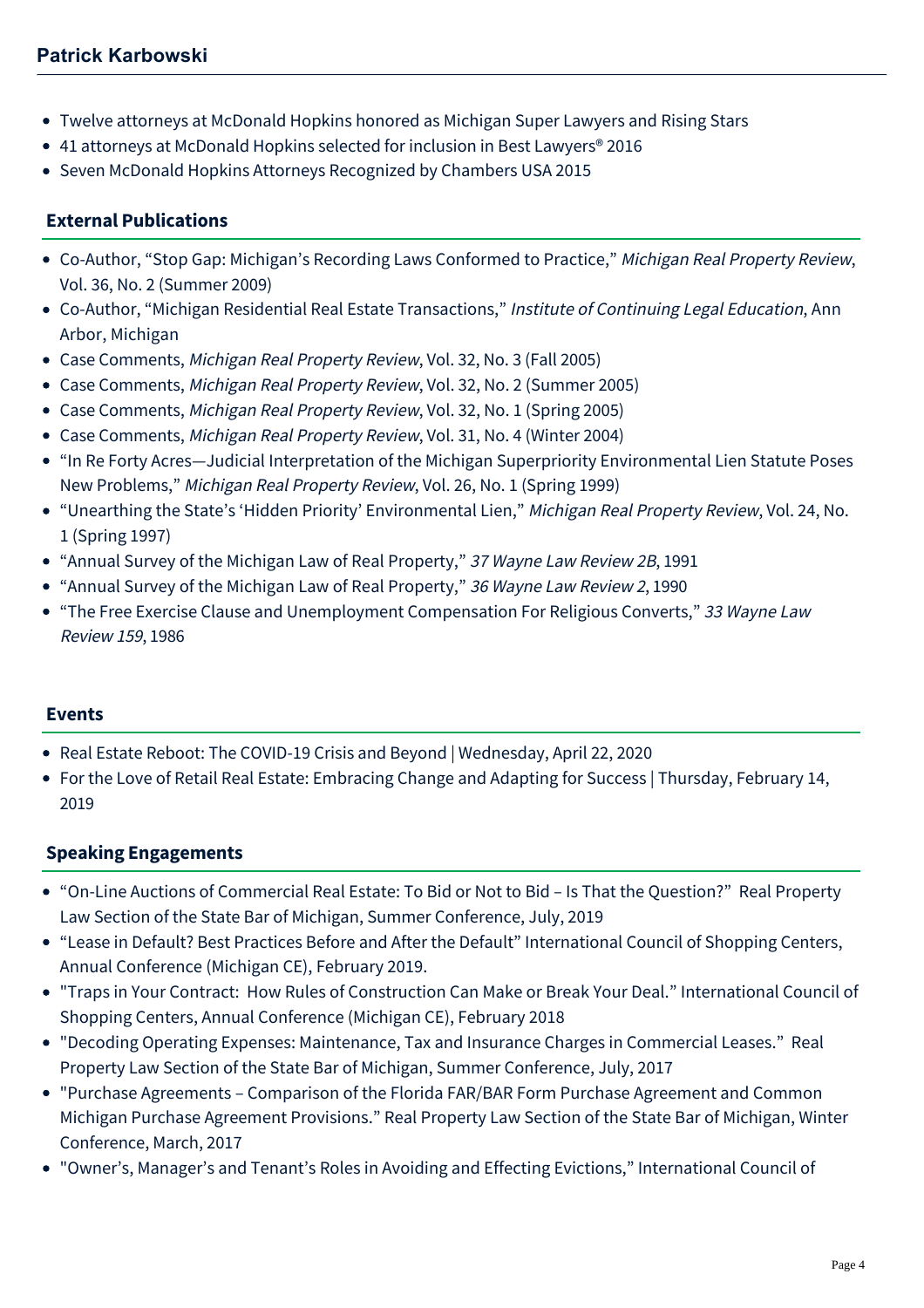Shopping Centers, Annual Conference (Michigan CE), February 2017

- Negotiating the Shopping Center Lease Economic Opportunities and Hidden Costs" Real Property Law Section of the State Bar of Michigan and Institute of Continuing Legal Education, "Homeward Bound Series," December, 2016
- "The Auction Trend: To Bid or Not to Bid." International Council of Shopping Centers, Annual Conference (Michigan CE), February 2016
- "Bridging the Gap: Financing Alternatives to Traditional Bank Lending." Real Property Law Section of the State Bar of Michigan, Summer Conference, July, 2015.
- "Lease in Default? Best Practices Before and After the Default," International Council of Shopping Centers, Annual Conference (Michigan), February 2015
- "Commercial Purchase Agreements," Real Property Law Section of the State Bar of Michigan, Summer Conference, July 2014
- "Building Your Contract (or Tearing it Down): Construction of Contract Rules Can Make or Break Your Lease, Listing or Purchase Agreement," International Council of Shopping Centers, Annual Conference (Michigan), February 2014
- "Seller Financing: Sometimes it makes Cents (and Dollars)," International Council of Shopping Centers, Annual Conference (Michigan), February 2013
- "Land Contracts: Dealing with Common Issues," Institute of Continuing Legal Education, August 2012
- "Get 'em out by Friday: Owner's, Manager's and Tenant's Roles in Avoiding and Effecting Evictions," International Council of Shopping Centers, Annual Conference (Michigan), February 2012
- "Tales from the Crypt: Horror Stories from the World of Easements and Boundary Disputes," Michigan Society of Professional Engineers, 71st Annual Meeting, February 2012
- "Rights of First Refusal and Rights of First Offer: Are You Getting What You Bargained For?," International Council of Shopping Centers, Annual Conference (Michigan), January 2011
- "Land Contracts and Other Types of Seller Financing," Real Property Law Section of the State Bar of Michigan, Summer Conference, July 2010
- "When Advertisement Isn't Enough—The Court Process and Foreclosures/Workouts," Real Property Law Section of the State Bar of Michigan, April 2010
- Adjunct Professor (Real Estate Transactions), Ave Maria School of Law, Ann Arbor, Michigan (2008-2009)
- "Land Contract Forfeitures, Foreclosures and Workouts," Young Lawyers Section of the State Bar of Michigan, Annual Conference, June 2009
- "Deeds and Conveyances," Real Property Law Section of the State Bar of Michigan, Summer Conference, July 2005
- "Legal Issues for Commercial Real Estate Brokers," Grubb & Ellis in-house seminar, April 2005
- "Handling Residential Real Estate Transactions," Institute of Continuing Legal Education, May 2004
- "Real Estate and Mortgage Planning Symposium," Nicholas & Co., Certified Mortgage Planners, April 2004
- "Commercial and Residential Evictions," Sterling Education Services, February 2004
- "Where to Draw the Line: The Role of the Surveyor and Attorney in Boundary Creation and Boundary Dispute Resolution," State Bar of Michigan Real Property Law Section, "Homeward Bound" Series, December 2001
- "Real Estate Construction," Institute of Continuing Legal Education, December 2000
- "Real Estate Sales and Purchases," "Foundation Series," Institute of Continuing Legal Education, February 2000